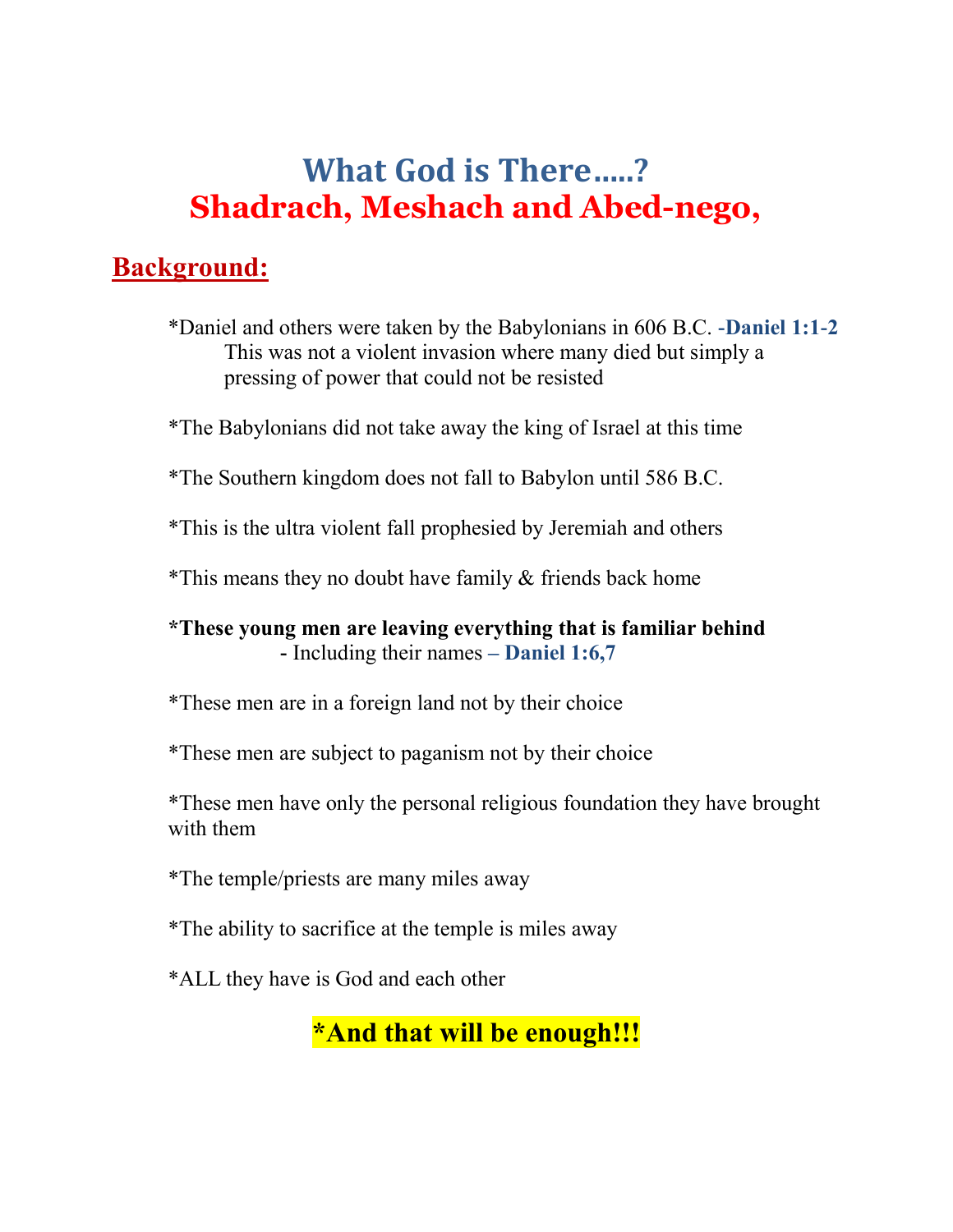### **The key text as far as I'm concerned is 3:17-18**

- **Dan 3:14** Nebuchadnezzar responded and said to them, "Is it true, Shadrach, Meshach and Abed-nego, that you do not serve my gods or worship the golden image that I have set up?
- **Dan 3:15** "Now if you are ready, at the moment you hear the sound of the horn, flute, lyre, trigon, psaltery and bagpipe and all kinds of music, to fall down and worship the image that I have made, *very well.* But if you do not worship, you will immediately be cast into the midst of a furnace of blazing fire; and **what god is there** who can deliver you out of my hands?"
- **Dan 3:16** Shadrach, Meshach and Abed-nego replied to the king, "O Nebuchadnezzar, we do not need to give you an answer concerning this matter.
- **Dan 3:17** "If it be *so,* our God whom we serve is able to deliver us from the furnace of blazing fire; and He will deliver us out of your hand, O king.
- **Dan 3:18** "**But** *even* **if** *He does* **not**, let it be known to you, O king, that we are not going to serve your gods or worship the golden image that you have set up."
- **Dan 3:19** Then Nebuchadnezzar was filled with wrath, and his facial expression was altered toward Shadrach, Meshach and Abed-nego. He answered by giving orders to heat the furnace seven times more than it was usually heated.

**NASB**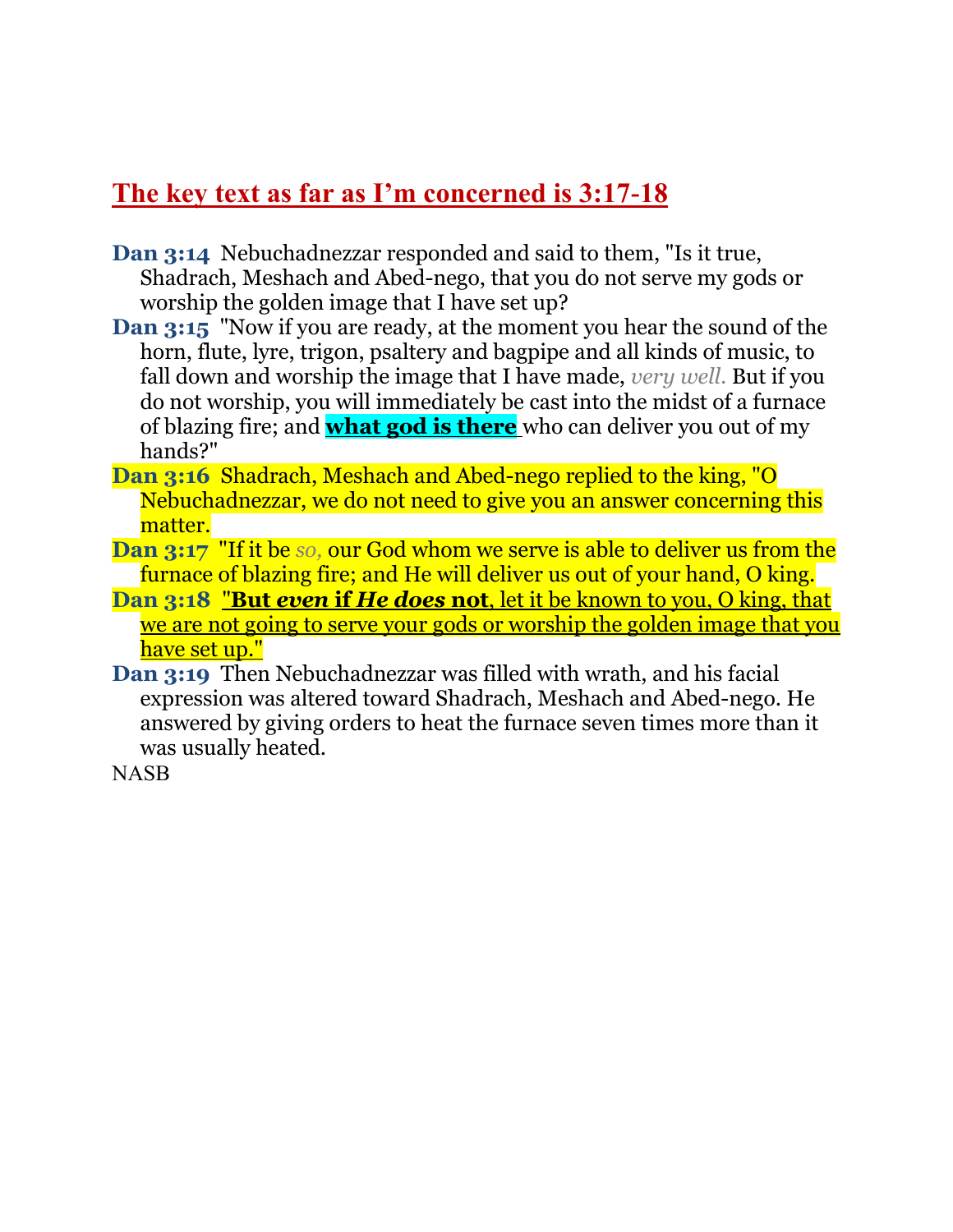## **Key Points;**

\*The *plot* against them, - **Daniel 3:8, 12**

- The "certain Chaldeans came forward & brought charges"

\**Threat* by King Nebuchadnezzar, - **Daniel 3:15**

**-** "Be cast into the midst of a furnace of blazing fire"

\**Intensity* of the Furnace, - **Daniel 3:19**

**-** "to heat the furnace seven times more than it was usually heated."

\*The *death* of those who get too close, - **Daniel 3:20**

**-** "the flame of the fire slew those men who carried…"

\*The fact that *no effects of the fire* accompanied them at release etc. - **Daniel 3:27**

- **-** "fire had no effect on the body,"
- "nor was the hair of their head singed,"
- "nor were their trousers damaged"
- "nor had the smell of fire even come upon them."

\*Press the fact that *they stood tall* under duress – **Daniel 3:25**

**-** "I see four men loosed and walking about in the midst of the fire with out harm,"

-*Come what may* they were faithful – **Daniel 3:18**

**-** "That we are not going to serve your gods or worship the golden image…"

### **Is this just a good story?**

*\* This is not a story!*

\*This is an account as all the Bible is an inspired

\*An account provided by none other than God Himself via inspiration of the Spirit

\*Thus it is a **real** account of **real** people and **real** events (not fiction)

\*Thus **the point** is;

\*They did it! (they remained faithful)

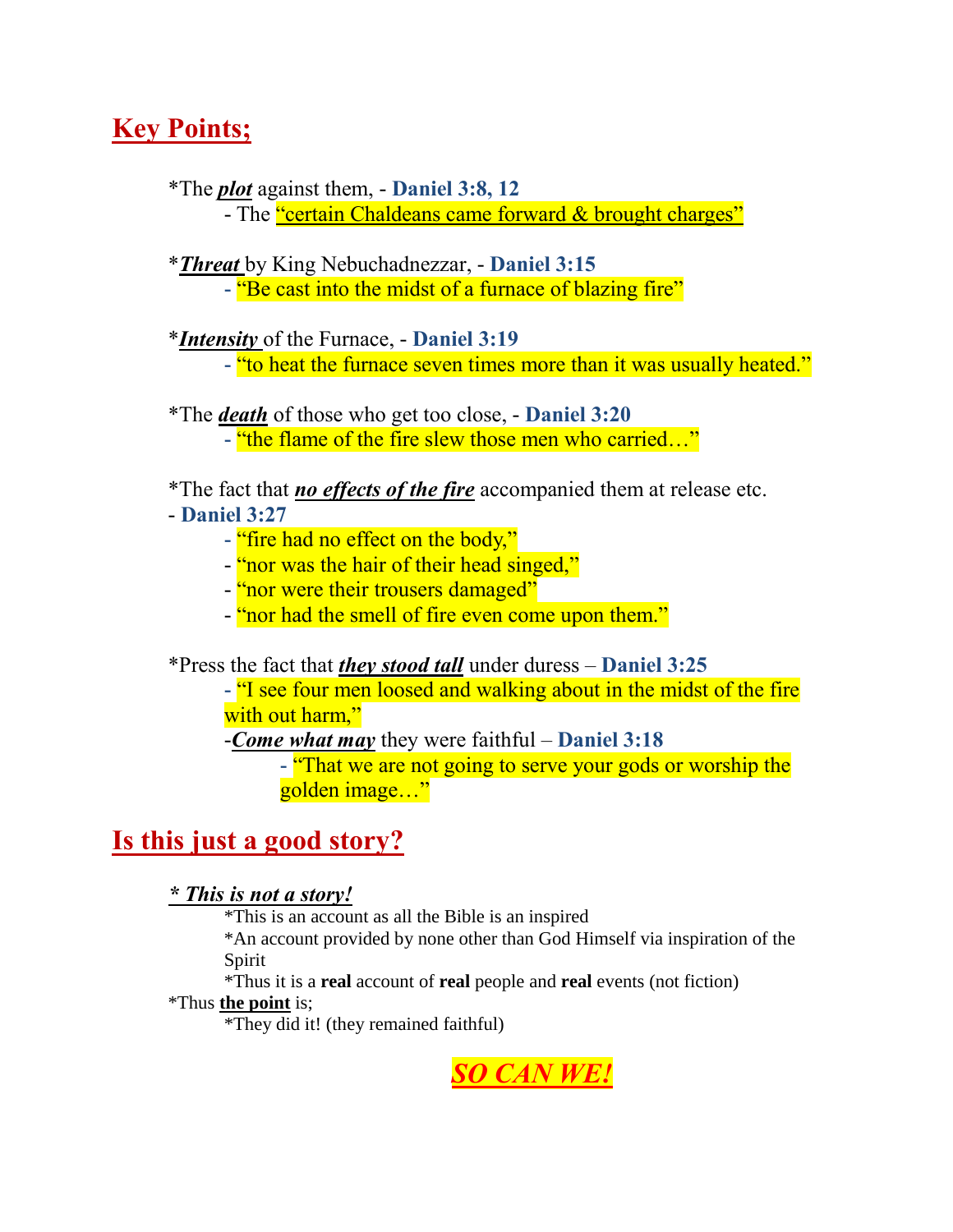# **How are we (and the church) like Shadrach, Meshach and Abed-nego**

\*They were Gods Chosen people *\*We are Gods Chosen people.* \*They were in a foreign Land *\*We are Aliens and strangers in this world* \*They had to leave everything familiar behind *\*We are to leave the world behind and walk anew* \*They only have God & each other \**We have God & each other*

- **1Pe 2:9** But you are A CHOSEN RACE, A royal PRIESTHOOD, A HOLY NATION, A PEOPLE FOR *God's* OWN POSSESSION, so that you may proclaim the excellencies of Him who has called you out of darkness into His marvelous light;
- **1Pe 2:10** for you once were NOT A PEOPLE, but now you are THE PEOPLE OF GOD; you had NOT RECEIVED MERCY, but now you have RECEIVED MERCY.
- **1Pe 2:11** Beloved, I urge you as **aliens and strangers** to abstain from fleshly lusts which wage war against the soul.
- **1Pe 2:12 Keep your behavior excellent** among the Gentiles, so that in the thing in which they slander you as evildoers, they may because of your good deeds, as they observe *them,* glorify God in the day of visitation.

NASB

\*This can be said of *the church anywhere in the world* precisely because we are in the world - **Romans 12:1-2**

> We have God We have the brethren / spiritual family We have physical family We live free in the USA to do as we want in terms of religion We do not have anyone forcing falsehood on us